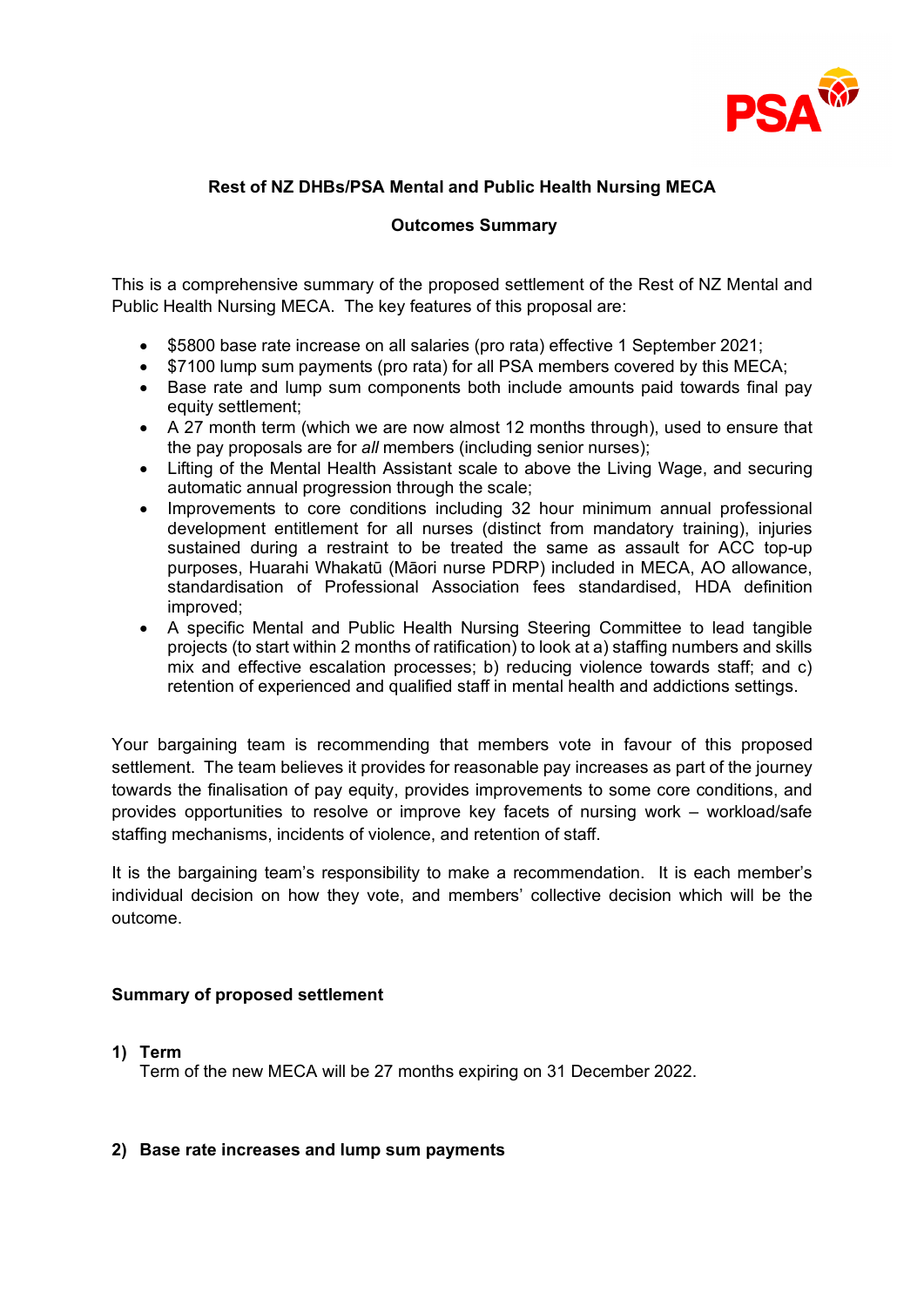

The political/economic context in which bargaining is taking place is complex. Government has clearly stated its policy of minimal pay movement, *except* to settle pay equity claims, and addressing low pay. We believe this proposed settlement provides reasonable pay increases within this context.

Base rate increases and lump sum payments are separated in to two amounts.

Amounts benchmarked as pay equity interim payments come from central government budget which is set aside for all pay equity settlements; the other rates come from DHB budgets.

Note that pay equity legislation creates a complexity. PSA, NZNO and MERAS have lodged a claim for the nursing and midwidery workforce, but the legislation is clear that all people in that workforce are covered by the claim, including non-union members. Union members can not reach a settlement which binds others, so the two amounts have to be separately captured. PSA members will get \$5800 on base rates (pro rata). For the \$4000 pay equity component of that, this means it is applied to rates earlier than non-members, who will need to wait until the pay equity settlement is finalised. This is also the case with the \$6000 lump sum. When the final pay equity settlement is ratified by DHB nursing staff (PSA, NZNO, non-members), the \$4000 base rate and \$6000 lump sum components that you get now will be offset in the final outcomes. So others will get these amounts, but will have to wait until pay equity is settled. (The pay equity implementation date has been agreed to be 31 December 2019, which will be factored in to a pay equity settlement.)

#### **a) Base rate increases**

Increase of \$5800 on all annual salaries, pro rata. Effective 1 September 2021. This is made up of \$1800 through DHB budget streams, and \$4000 as an interim base rate increase towards pay equity settlement.

Whilst pay equity bargaining is a separate process to MECA bargaining, but the outcomes are inextricably linked.

It is our view that pay equity is the vehicle which will address gender based undervaluation that nurses and mental health assistants have been subjected to for years and set the pay equity rates for these positions. This is highly likely to involve reasonable pay increases. Whatever is agreed in bargaining takes members closer to the pay equity rate. In that regard, we think that the separation of the amounts is simply a way to deliver the increases, between DHB and central government purses. For example, if the \$5800 came exclusively from DHB budgets, the \$5800 extra on base rates will still take those base rates \$5800 closer to the rates which will be negotiated through pay equity, which will mean the pay gap which has to be closed is smaller. (The following graph exemplifies this, where the first column is the proposed settlement; the second column is hypothetical and would be if the \$5800 all came from DHB budget, and the third column – also hypothetical – is where the offer was only \$1800. In the first and second scenarios, the gap to achieve the pay equity rate is \$9200; in the third scenario, the gap is \$13200).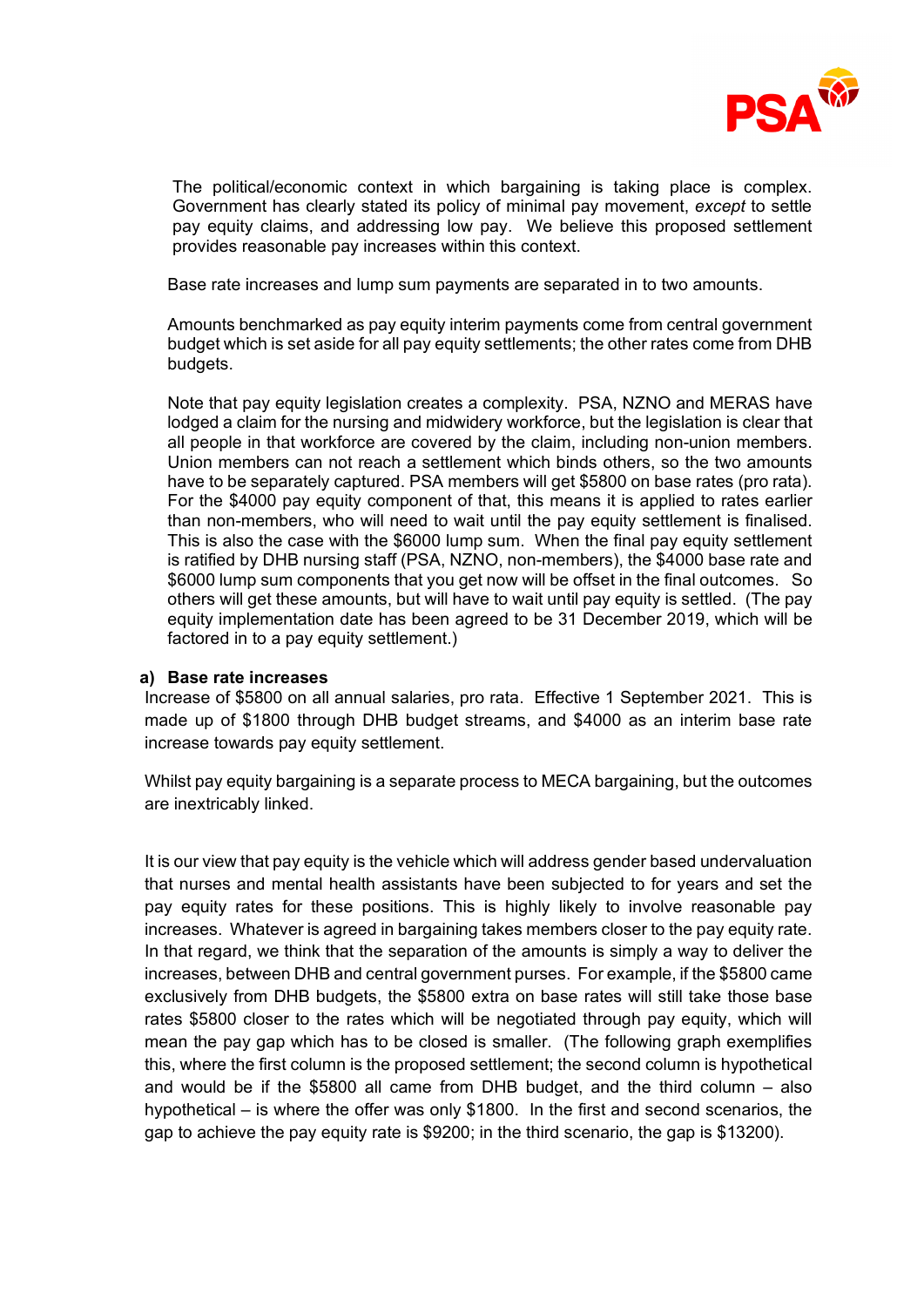

In other words, members should not be concerned by which 'wallet' the increases come from. This proposal means members will be getting some of the pay equity settlement earlier.



# ON A HYPOTHETICAL PAY EQUITY RATE OF \$75,000 with a current rate of \$60,000

## **b) Lump Sum Payments**

- i) Payment **of \$1100 pro rata** for all full-time, part-time and casual employees covered by the PSA Mental Health and Public Health Nursing MECA. The lump sum will be payable **to PSA members** employed by the DHBs at the date of ratification or who join PSA during the bargaining fee opt out period. (The Bargaining Fee opt out date will be notified when we commence the bargaining fee balloting process).
- ii) Payment of **\$6000 pro rata** for all full-time, part-time and casual employees who are members of PSA on the date of ratification or who join PSA during the bargaining fee opt out period. This amount is an early interim payment towards the settlement of pay equity.

Note that Lump Sum Payments will be based on the actual hours worked over the previous 12 months, up to 1FTE or on contracted hours, whichever is the greater.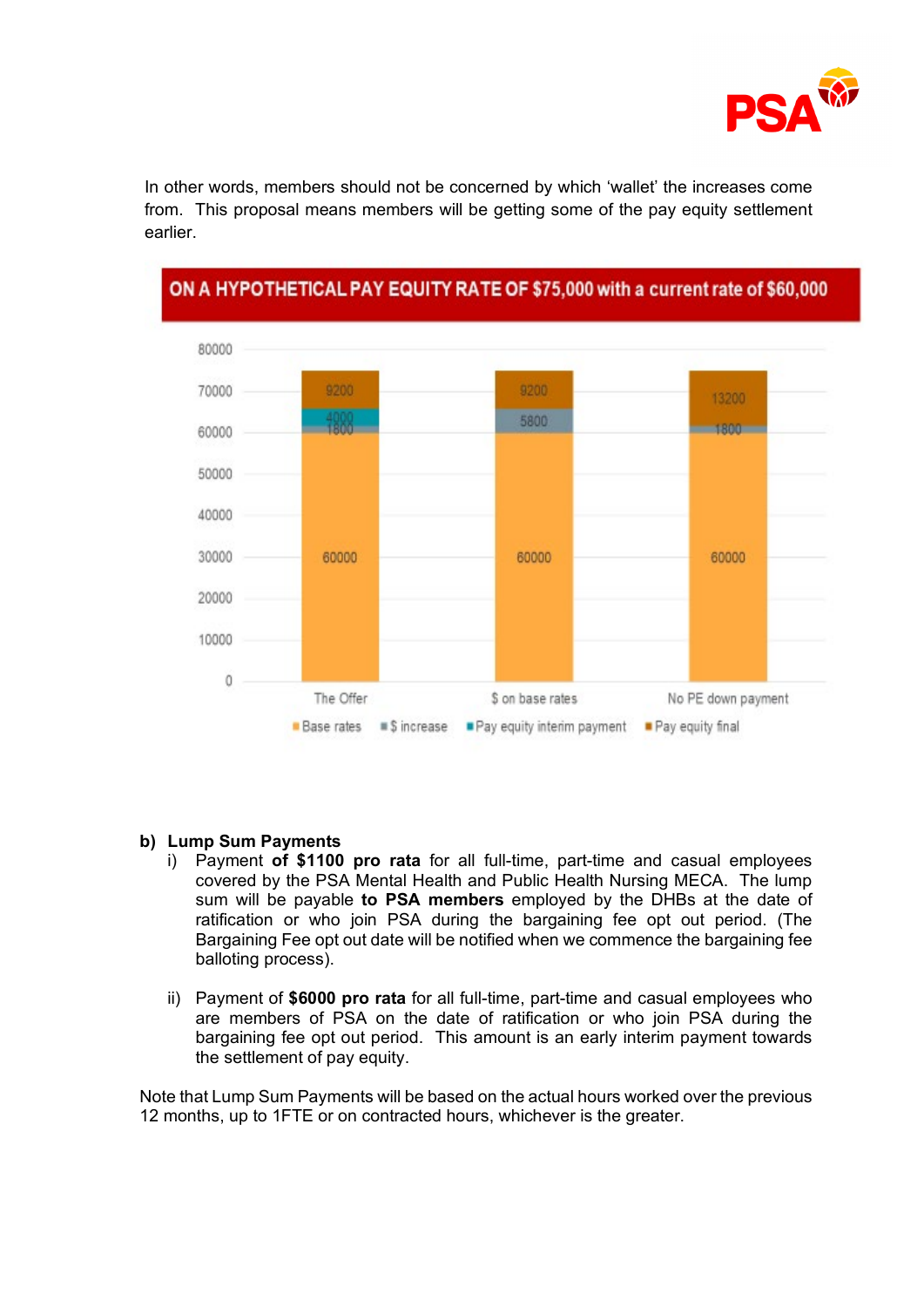

Employees on unpaid leave (e.g. parental leave) or off on ACC will receive the lump sum on written application on return to work or in their final pay if they don't return to work, to ensure that income through ACC or parental leave is not abated by lump sum payments.

*Important to note that lump sum payments will only be for PSA members, and will not be for people who pay a bargaining fee instead.* (These people will get the \$6000 pay equity lump sum when pay equity is concluded, but will not be guaranteed the \$1100 lump sum.) Our advice is that in order to ensure that people get every aspect of this proposal, they need to join PSA.

*Base rate Increases and lump sum payments include senior nurses*. We agreed as part of this proposed settlement to a 27 month term, which means that *all* members covered by the MECA receive the proposed increases. (Earlier similar offers and goverment direction sought to exclude employees earning over \$100,000)

## **3) Pay equity bargaining dates**

Pay equity bargaining is to commence asap, with a view to being settled by 30 November 2021. If it is not settled by that date, a further \$1000 (pro rata) interim pay equity lump sum payment is to be paid to PSA members. This will come from DHB budgets, and will again be taken into account through any final pay equity settlement.

#### **4) Mental Health Assistants salary scales**

Deletion of step 1 of the MHA scale, with all employees currently on step 1 to move to step 2 (new step 1) from date of new MECA. Top step (currently step 6 but new step 5) will be accessed by automatic annual progression.MHAs who have been on current step 5 for more than 12 months will move to new step 5 from date of new MECA; otherwise on anniversary date after 1 year on step 5 (new step 4).

Key issues are progressed here for low paid members. Step 1 (\$23.19) is now above the Living Wage (which rises to \$22.75 on 1 Sept 2021). Top step is now by automatic annual increment, after 12 months on the step below it. Members who have already spent 12 months on (current) step 5 will move immediately to top step (new step 5)

#### **5) Work Load/Safe staffing**

- Establishment of a specific *Mental and Public Health Nursing Workload and Staffing Steering Committee.*
- The Steering Committee to have appropriate delegate leadership and membership participation, with terms of reference setting out priority work, to begin within 2 months of ratification to:
	- $\circ$  Commence and implement processes in DHBs regarding compliance with clause 31.7 of the MECA, including pilot work agreed between PSA and DHBs;
	- $\circ$  Establish a work group on reducing violence towards members by patients and public;
	- $\circ$  Establish a Mental Health and Addictions Employee Retention work group to work on ways to retain experienced and qualified staff.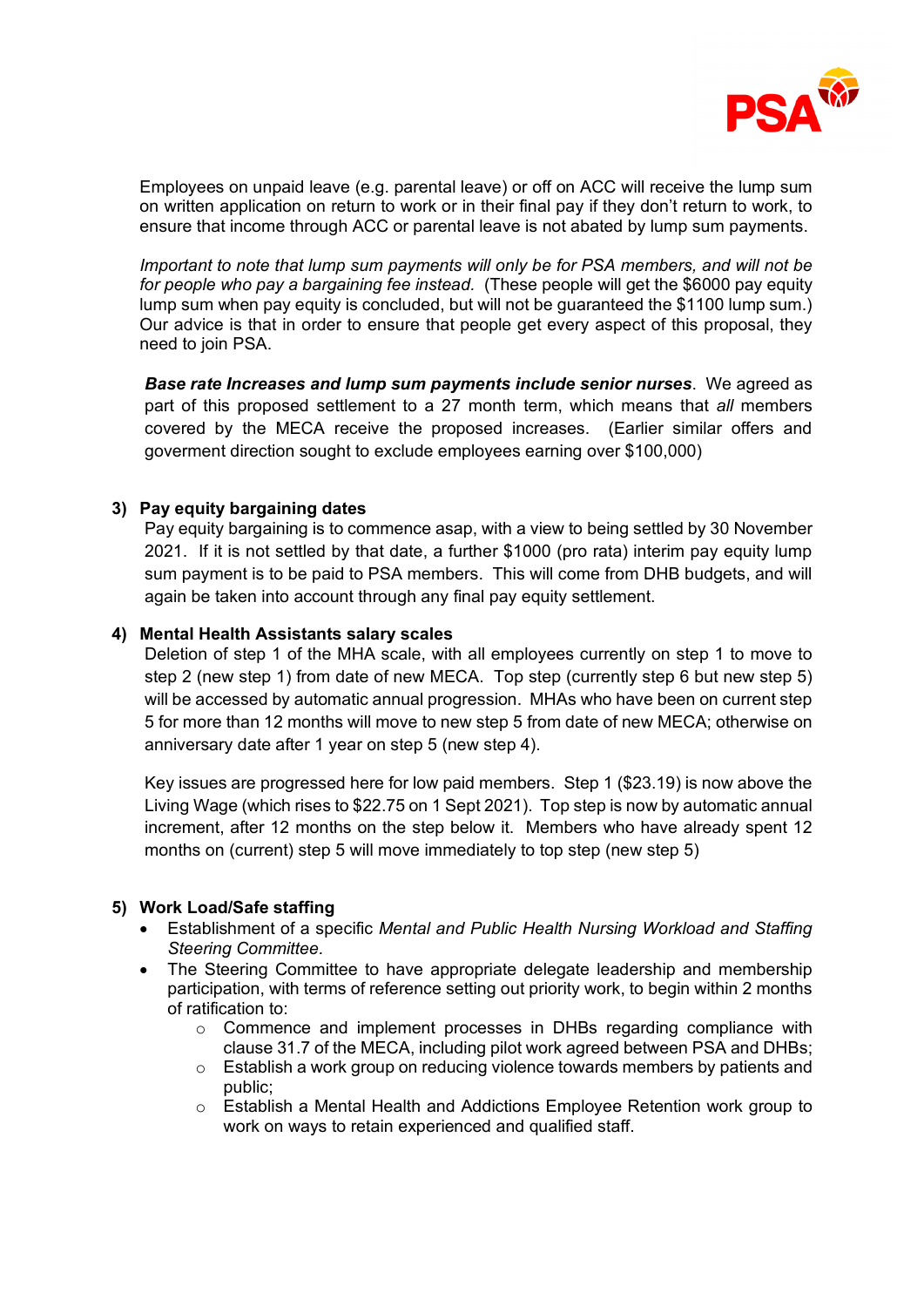

Clause 31.7 was agreed in last negotiations. It states that PSA and management reps will meet to agree minimum staffing numbers needed in each ward/workplace to provide safe and effective care for patients, to consider staff mix, and to give effect to an escalation process where necessary. The intention of 31.7 is for this to be in place in all mental and public health workplaces. The Steering Committee will have oversight and the ability to develop processes and make recommendations where this clause isn't being complied with.

• Acknowledgement by DHBs of limitations of CCDM and the need to prioritise the work outlined above. Review of CCDM commissioned by Minister of Health to assess its effectiveness; funding to assist in CCDM implementation; strengthening the importance of VRM (variable response management) mechanisms, as part of work led by Steering Committee outlined above.

#### **6) Injuries incurred during a restraint**

Current provision relating to work-related assaults will now include injuries incurred during a restraint:

(ii) **Work-related Assaults**- Where an employee is incapacitated as a result of a work place assault *including without limitation injuries suffered during restraint of a patient*, and that employee is on earnings related compensation, then the employer will top up the ACC payments to 100% of normal/ordinary rate of pay during the period of incapacitation. This shall not be debited against the employee's sick leave. The employer will reimburse the employee for any costs incurred that are part charges for ACC agreed treatment and other associated ACC expenses.

#### **7) Other agreements**

Agreement to meet with PSA to discuss any subsequent settlements for similar groups if those settlements are materially different to this settlement. Such meeting may result in a proposal to vary the PSA Agreement. This sets up a mechanism to meet if other settlements produce different outcomes for similar groups.

#### **8) Family Violence Provisions**

Provisions to be included in MECA which recognise the impact of family violence and make reference to legislative entitlements and support available.

#### **9) Kiwisaver for employees 65 years and over**

Currently CCDHB, HVDHB and Wairarapa DHB are not contributing Kiwisaver contributions to employees over 65 years old (which they are entitled not to do under law). Other DHBs do make these contributions. CC, HV and Wairarapa will review their policies with a view to establishing consistency with other DHBs by 31 December 2021.

#### **10) Parental Leave**

Whāngai explicitly included in parental leave provisions

#### **11) Higher Duties Allowance**

Provisions make clearer the fact that someone who is performing the duties and carrying the responsibilities of a position higher than the employee's own on a shift-by-shift basis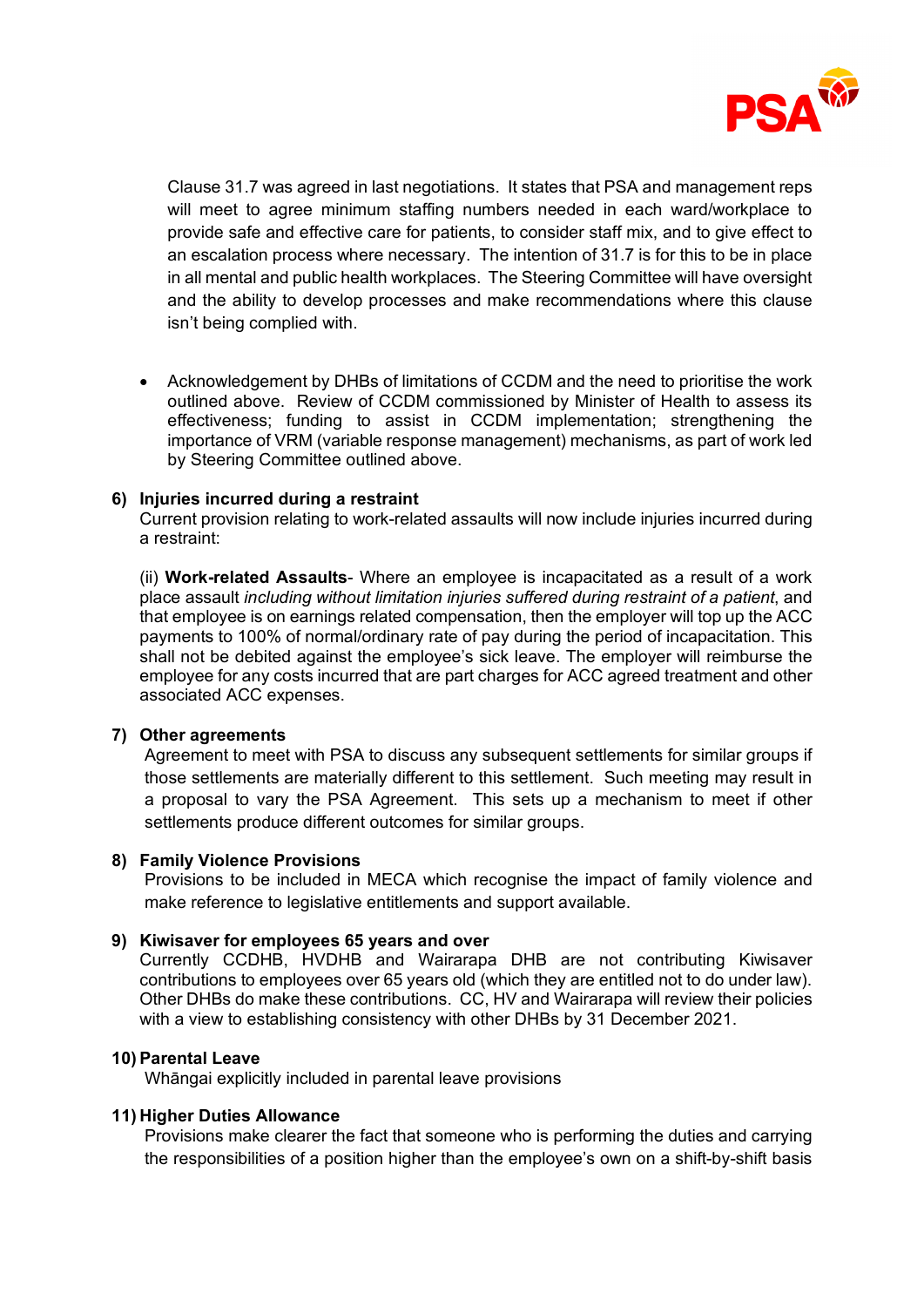

will receive the \$24 HDA per shift, and it is recognised that they may not fulfill all of the substantive duties on that shift.

## **12) Authorised Officer (SACAT Act)**

Definition of AO, and allowance the same as DAO.

## **13) Professional Development**

- An entitlement of 32 hours minimum per annum (pro rata with no less than 8 hours per annum) for nurses, separate from leave needed for mandatory training, and leave to meet PDRP requirements.
- 8 hours minimum entitlement for Mental Health Assistants.
- Inclusion of Huarahi Whakatū entitlements for Māori nurses this is an equivalent process approved by Nursing Council particular to Māori nurses, which includes payments for L3 and L4 portfolios.
- \$5000 per annum (accruable for 2 years) for Nurse Practitioners (where provisions are currently higher, they will remain).

## **14) Professional Association Fees**

Standardised to \$250 per annum (except West Coast where it remains \$400)

## **15) Public Health Nurse clothing allowance**

\$3.42 across all DHBs (except for Whanganui where it is higher). Note that the allowances differ widely in mental health nursing (e.g. clothing, laundry, incomplete uniform, shoe and stocking) and we did not want to inadvertently disadvantage members by creating a single rate at this time. We will look to do so in future bargaining.

## **16) Side Letter to all DHBs to audit application of Public Health Nurse MECA entitlements for work during public health crises**

All DHBs will be required to audit the work undertaken by Public Health nurses during the Covid pandemic and RSV outbreak, to ensure that all the relevant provisions of the MECA have been complied with – including minimum breaks, overtime, meal and rest breaks, meal allowance and shift leave. The audit must be in consultation with PSA reps. This is in recognition that PHNs have frequently worked differently from normal and we need to ensure that they have received MECA entitlements.

#### **17) Bargaining Fee**

We agreed with the DHBs that our MECA can be passed on to non-union members provided they agree to pay a bargaining fee. Following ratification of this MECA a ballot will be held to determine if the bargaining fee clause can be enforced. The ballot will be of all employees covered by our MECA. We urge our members to vote in favour of the bargaining fee. The Bargaining fee will be set at our current membership rates and be paid on a fortnightly basis. *It is important to note that the \$6000 and \$800 lump sum payments do not apply to bargaining fee payers – only members of PSA will receive these under this settlement. People who are not members of PSA will receive any pay equity payments when pay equity is concluded, but not earlier.*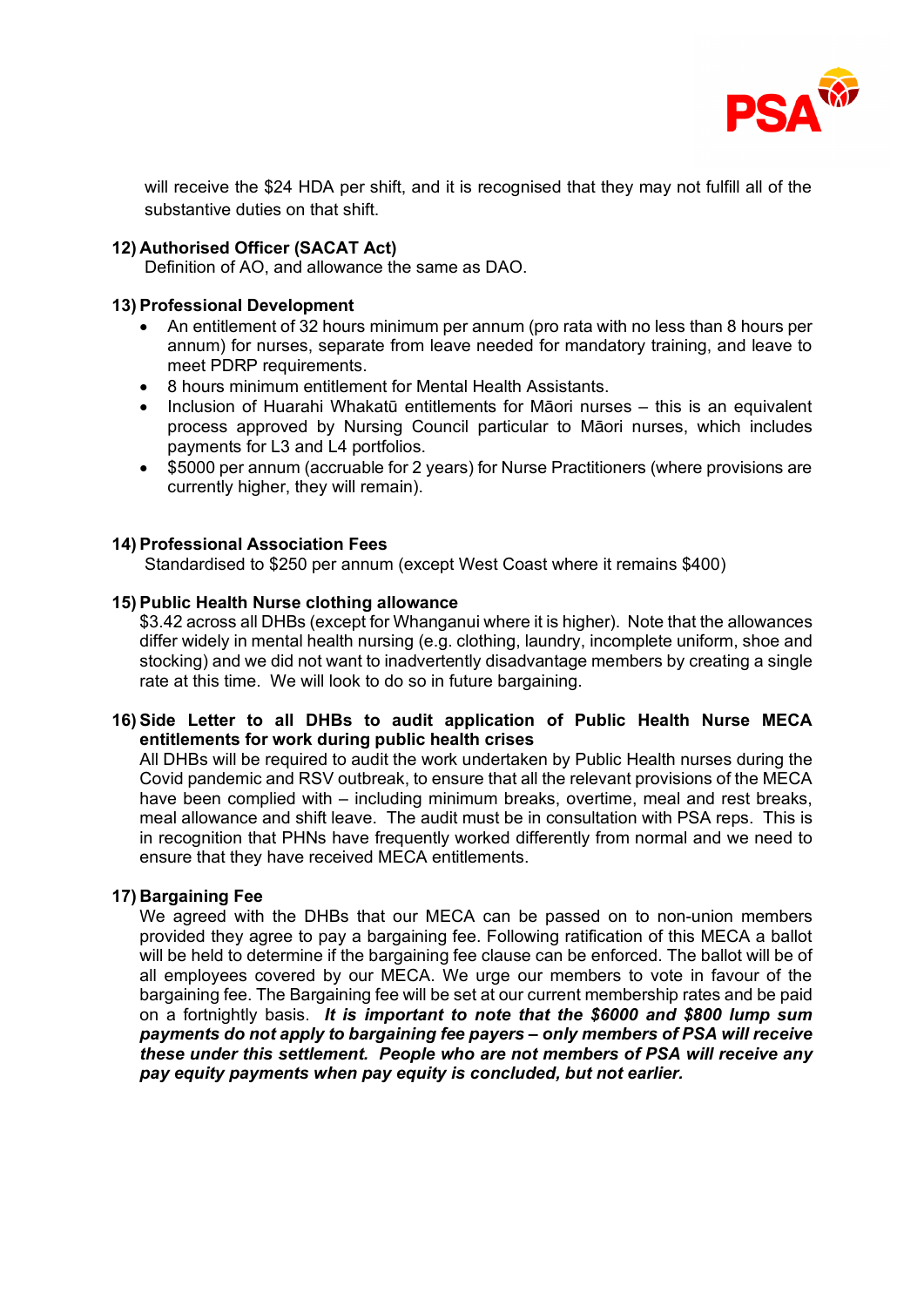

#### **APPENDIX 1 SUMMARY DOCUMENT:**

|        | Current | <b>MECA</b><br>Adjustment<br>1/09/21 | Pay Equity<br>Adjustment<br>1/09/21 | <b>Base Rates</b><br>1/09/21 | <b>PDRP</b> |                |
|--------|---------|--------------------------------------|-------------------------------------|------------------------------|-------------|----------------|
| Step 7 | 77,386  | 79,186                               | 83,186                              | 83,186                       | P           | $\overline{A}$ |
| Step 6 | 75,132  | 76,932                               | 80,932                              | 80,932                       | P           | A              |
| Step 5 | 72,945  | 74,745                               | 78,745                              | 78,745                       | P           | A              |
| Step 4 | 65,652  | 67,452                               | 71,452                              | 71,452                       | P           | A              |
| Step 3 | 62,138  | 63,938                               | 67,938                              | 67,938                       | P           | A              |
| Step 2 | 58,491  | 60,291                               | 64,291                              | 64,291                       | P           | A              |
| Step 1 | 54,034  | 55,834                               | 59,834                              | 59,834                       |             | A              |

## **12.1 Salary Scale for Mental Health Inpatient Nurses**

A = Automatic step

P = PDRP can be accessed

#### **12.2 Salary Scale for Mental Health Enrolled Nurses**

|        | Current | <b>MECA</b><br>Adjustment<br>1/09/21 | <b>Pay Equity</b><br>Adjustment<br>1/09/21 | <b>Base Rates</b><br>1/09/21 | <b>PDRP</b> |   |
|--------|---------|--------------------------------------|--------------------------------------------|------------------------------|-------------|---|
| Step 4 | 57,047  | 58,847                               | 62,847                                     | 62,847                       | P           | Α |
| Step 3 | 55,385  | 57,185                               | 61,185                                     | 61,185                       | P           | A |
| Step 2 | 51,333  | 53,133                               | 57,133                                     | 57,133                       | P           | A |
| Step 1 | 48,632  | 50,432                               | 54,432                                     | 54,432                       | P           | Α |

A = Automatic step

P = PDRP can be accessed

## **12.3 Salary Scale for Mental Health Assistants**

|        | Current | <b>MECA</b><br>Adjustment<br>1/09/21 | <b>Pay Equity</b><br><b>Adjustment</b><br>1/09/21 | <b>Base Rates</b><br>1/09/21 |   |
|--------|---------|--------------------------------------|---------------------------------------------------|------------------------------|---|
| Step 5 | 54,810  | 56,610                               | 60,610                                            | 60,610                       | A |
| Step 4 | 53,214  | 55,014                               | 59,014                                            | 59,014                       | A |
| Step 3 | 49,905  | 51,705                               | 55,705                                            | 55,705                       | A |
| Step 2 | 46,121  | 47,921                               | 51,921                                            | 51,921                       | A |
| Step 1 | 42,568  | 44,368                               | 48,368                                            | 48,368                       | A |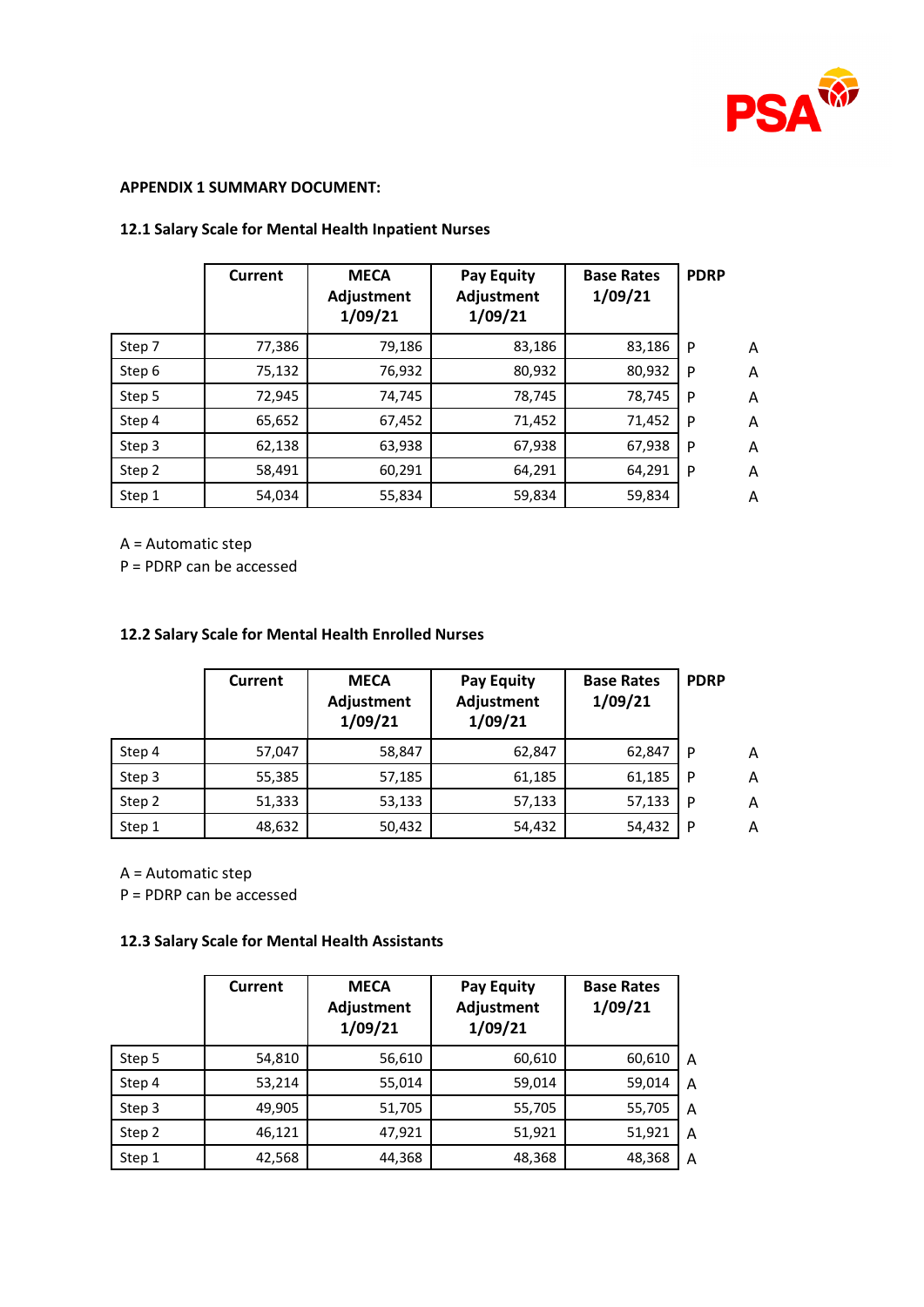

A = Automatic step M = Merit Step

|        | Current | <b>MECA</b><br>Adjustment<br>1/09/21 | Pay Equity<br>Adjustment<br>1/09/21 | <b>Base Rates</b><br>1/09/21 | <b>PDRP</b> |        |
|--------|---------|--------------------------------------|-------------------------------------|------------------------------|-------------|--------|
| Step 8 | 83,712  | 85,512                               | 89,512                              | 89,512                       | <b>P</b>    | $\ast$ |
| Step 7 | 78,993  | 80,793                               | 84,793                              | 84,793                       | P           | $\ast$ |
| Step 6 | 77,443  | 79,243                               | 83,243                              | 83,243                       | P           | Α      |
| Step 5 | 72,945  | 74,745                               | 78,745                              | 78,745                       | P           | A      |
| Step 4 | 65,652  | 67,452                               | 71,452                              | 71,452                       | P           | A      |
| Step 3 | 62,138  | 63,938                               | 67,938                              | 67,938                       | P           | A      |
| Step 2 | 58,491  | 60,291                               | 64,291                              | 64,291                       | P           | A      |
| Step 1 | 54,034  | 55,834                               | 59,834                              | 59,834                       | P           | Α      |

# **12.4 Salary Scale for Community Mental Health and Public Health Nurses**

\* = Progression to this step shall occur on the basis of satisfactory performance

A = Automatic step

P = PDRP can be accessed

# **12.5 Salary Scale for Mental Health and Public Health Senior Nurse**

|         |        | Current | <b>MECA</b><br>Adjustment<br>1/09/21 | <b>Pay Equity</b><br>Adjustment<br>1/09/21 | <b>Base</b><br>Rates<br>1/09/21 |        |
|---------|--------|---------|--------------------------------------|--------------------------------------------|---------------------------------|--------|
| Grade 8 | Step 4 | 130,653 | 132,453                              | 136,453                                    | 136,453                         | M      |
|         | Step 3 | 120,938 | 122,738                              | 126,738                                    | 126,738                         | M      |
|         | Step 2 | 115,026 | 116,826                              | 120,826                                    | 120,826                         | $\ast$ |
|         | Step 1 | 109,116 | 110,916                              | 114,916                                    | 114,916                         |        |
| Grade 7 | Step 3 | 112,389 | 114,189                              | 118,189                                    | 118,189                         | M      |
|         | Step 2 | 106,938 | 108,738                              | 112,738                                    | 112,738                         | $\ast$ |
|         | Step 1 | 103,596 | 105,396                              | 109,396                                    | 109,396                         |        |
| Grade 6 | Step 3 | 110,146 | 111,946                              | 115,946                                    | 115,946                         | $\ast$ |
|         | Step 2 | 103,596 | 105,396                              | 109,396                                    | 109,396                         | $\ast$ |
|         | Step 1 | 100,256 | 102,056                              | 106,056                                    | 106,056                         |        |
| Grade 5 | Step 3 | 106,703 | 108,503                              | 112,503                                    | 112,503                         | $\ast$ |
|         | Step 2 | 100,256 | 102,056                              | 106,056                                    | 106,056                         | $\ast$ |
|         | Step 1 | 96,910  | 98,710                               | 102,710                                    | 102,710                         |        |
| Grade 4 | Step 3 | 101,541 | 103,341                              | 107,341                                    | 107,341                         | $\ast$ |
|         | Step 2 | 95,241  | 97,041                               | 101,041                                    | 101,041                         | $\ast$ |